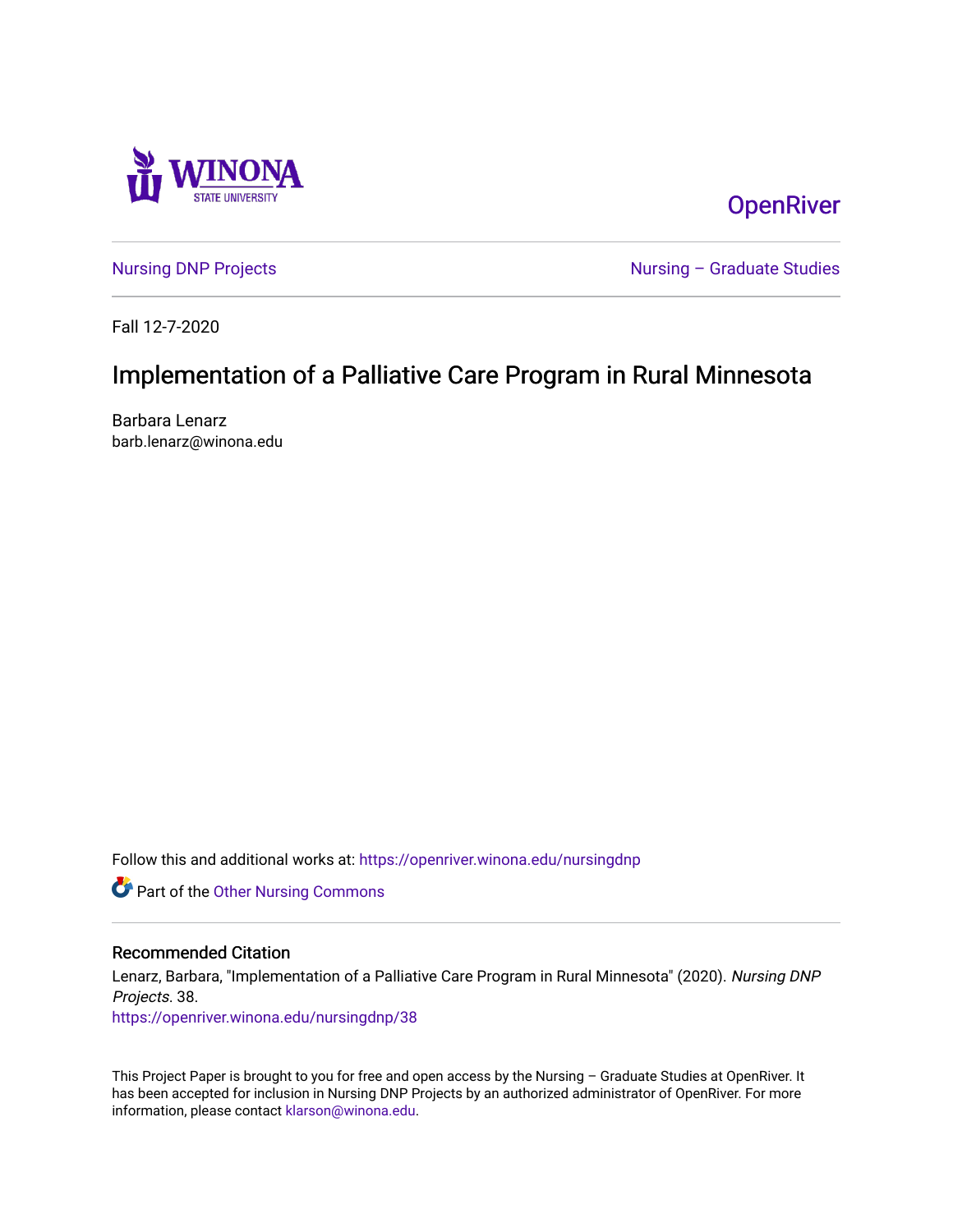Implementation of a Palliative Care Program in Rural Minnesota

Barbara L. Lenarz

Winona State University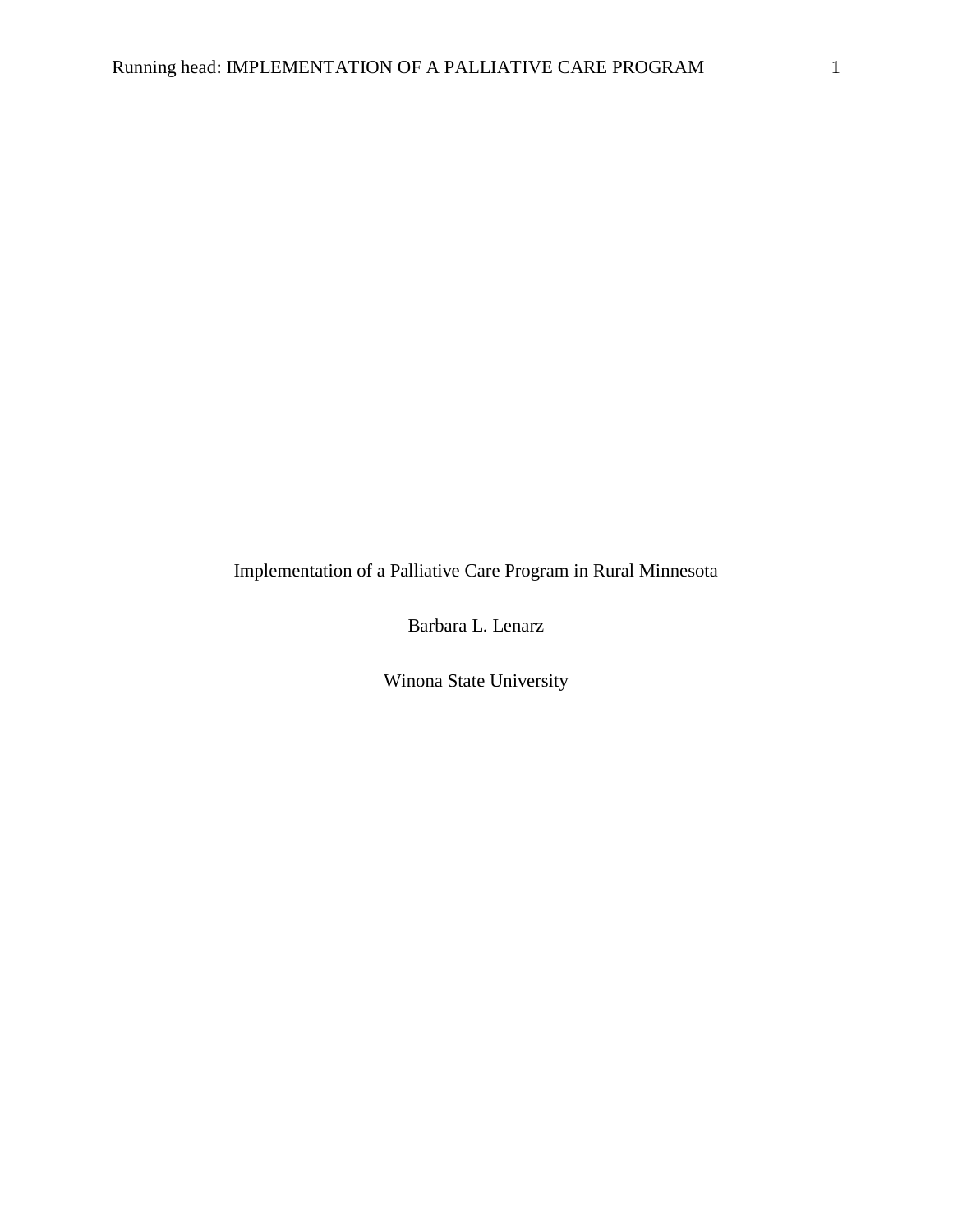#### **Abstract**

**Background:** Rural areas have higher percentages of older adults with multiple chronic illnesses yet disparities exist with access to palliative care (PC) in rural areas. Palliative care can improve quality measures that positively impact care and health outcomes.

**Objective:** The evidence-based project's (EBP) objective was to implement a community-based PC program in a rural primary care clinic in rural Minnesota, US and evaluate quality metrics to further support program sustainability.

**Design**: The project developed and implemented a community-based PC program in rural Minnesota. A tool kit was created for use for the site's care providers and leaders.

**Setting/Subjects**: The project included older adults in three long-term care (LTC) and three assisted living facilities in a rural community in Minnesota in the United States and included 15 participants.

**Methods:** Quality of life (QOL), symptom assessment, and hospital utilization were measured to evaluate effectiveness and efficacy of a new rural community-based PC program. Data collection was completed on QOL using The McGill Quality of Life-Revised (MQOL-R) survey was used to collect data on QOL. Chart review was used to obtain clinical assessment of symptoms. A retrospective analysis was used to analyze hospital utilization.

**Results:** Participants had higher psychological well-being but perceived their life as having less meaning. Analyzing the influence of number of participant illnesses on the MQOL-R physical subscale demonstrated marginal significance  $(p = 0.073)$  with a higher number of illnesses decreasing QOL.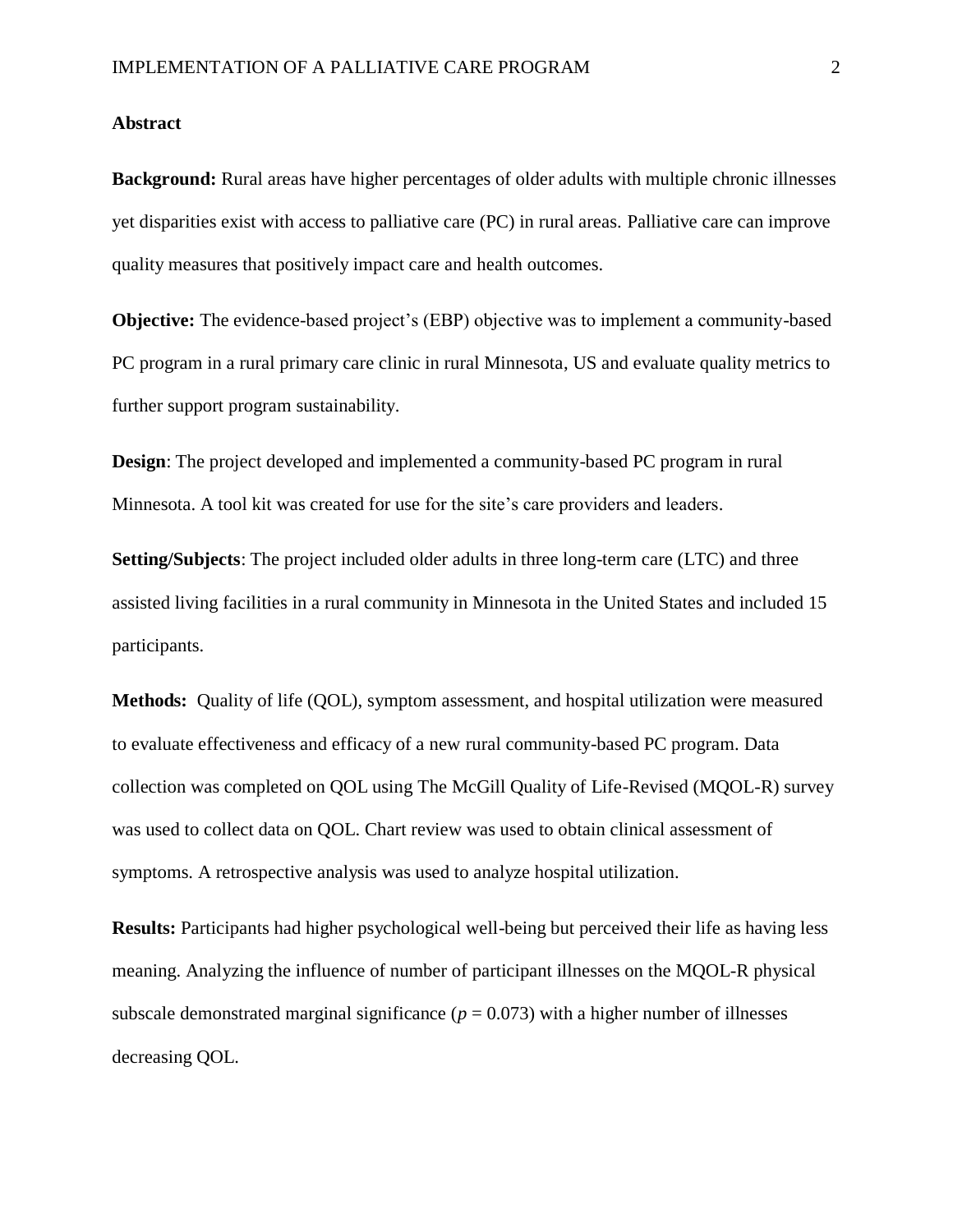**Conclusion:** PC programs in rural communities can play an important role in support older adults in their experience with chronic diseases and decrease hospital utilization. Quality measurements related to symptom assessment are feasible to collect in rural PC programs. Hospital utilization rates may positively impact with PC.

**Key words:** Palliative care, quality of life, symptom assessment, symptom management, hospital utilization, rural healthcare.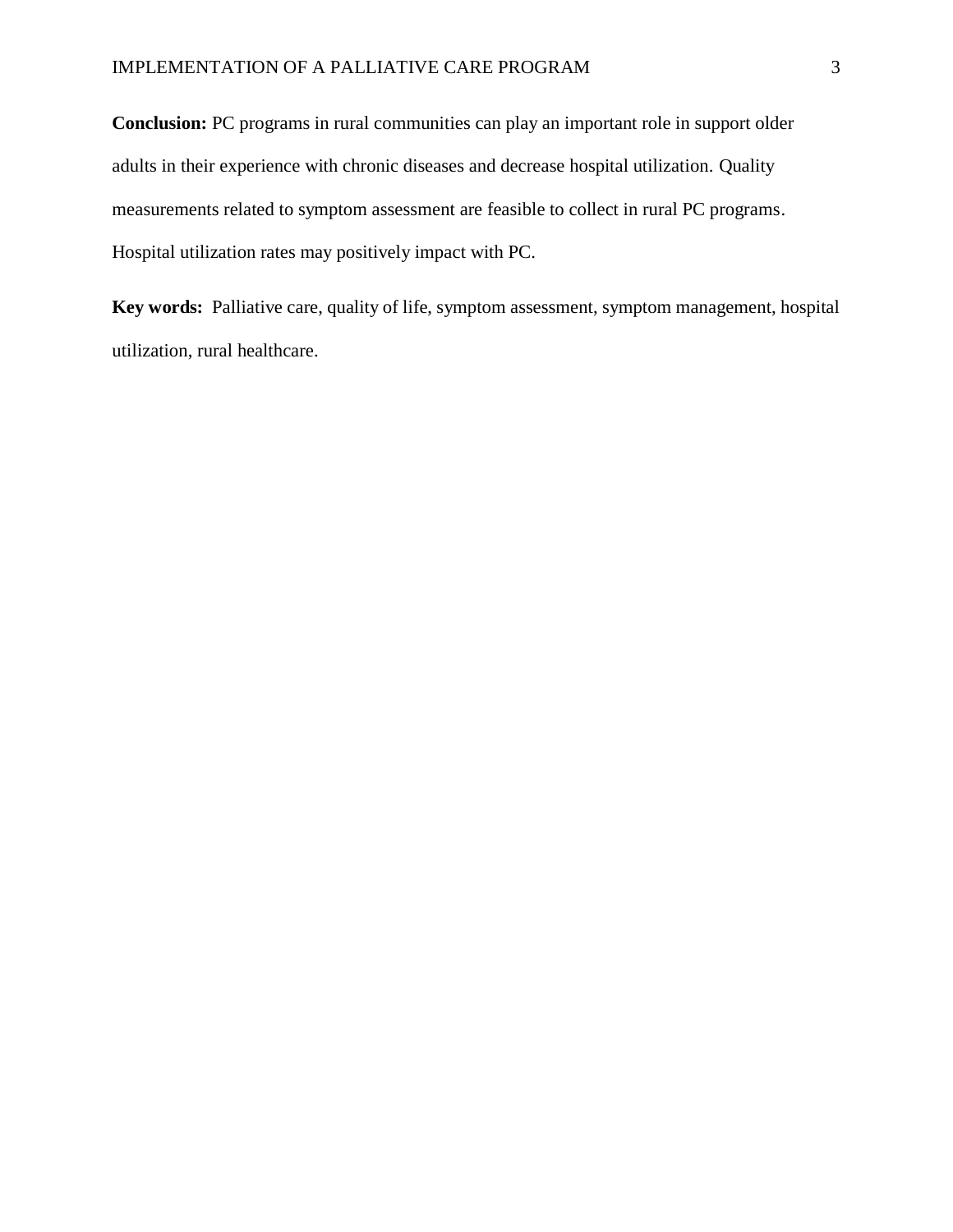#### **Introduction**

Palliative care (PC) is an approach to prevent, manage, or eliminate symptoms of chronic illnesses. Relief of suffering and improved quality of life for patients are the focus with this model of care. PC delivers safe, efficient, comprehensive care specific to a disease and can prolong life (National Quality Forum, 2012).<sup>1</sup> Depending on individual needs, the goal is to decrease symptoms, improve quality of life (QOL), and decrease healthcare utilization.

Palliative care access is limited in rural Minnesota, yet there is a greater need due to a disproportionate amount of disease, disability, low-income, and elderly.<sup>2,3</sup> Demographic data identifies 20% of the rural Minnesota population is older than 65 years with leading causes of death including heart disease, chronic lower respiratory disease, stroke, and cancer. <sup>4</sup> Older adults with advanced illness have multimorbidities, more advanced illness, and more visits to primary care.<sup>5</sup> Based on this data, PC can positively impact the rural population's health and well-being.

# **How to Measure PC's Effectiveness and Efficacy**

The evidence in the literature supports PC's positive impact of PC on QOL, symptom management, and decrease in hospital utilization is supported in the literature. Assessment of QOL can determine correlation between improved QOL and PC interventions. QOL data is a measure that is reasonable to collect in rural PC programs to improve care.<sup>6</sup> QOL was positively associated with PC interventions for chronic and life-limiting conditions.<sup>2, 7-12</sup> Early integration of specialist PC provider demonstrated a small effect on QOL for patients with cancer and other chronic conditions.<sup>8</sup> Promoting early PC interventions for patients with chronic conditions is vital as even small effects can be beneficial.<sup>8</sup> Communication during PC interventions empowers patients, further improving QOL.<sup>9, 13</sup> Incorporating holistic PC with heart failure-specific QOL indicators and spiritual well-being can improve overall QOL.<sup>10, 12,14</sup> Integrating advanced care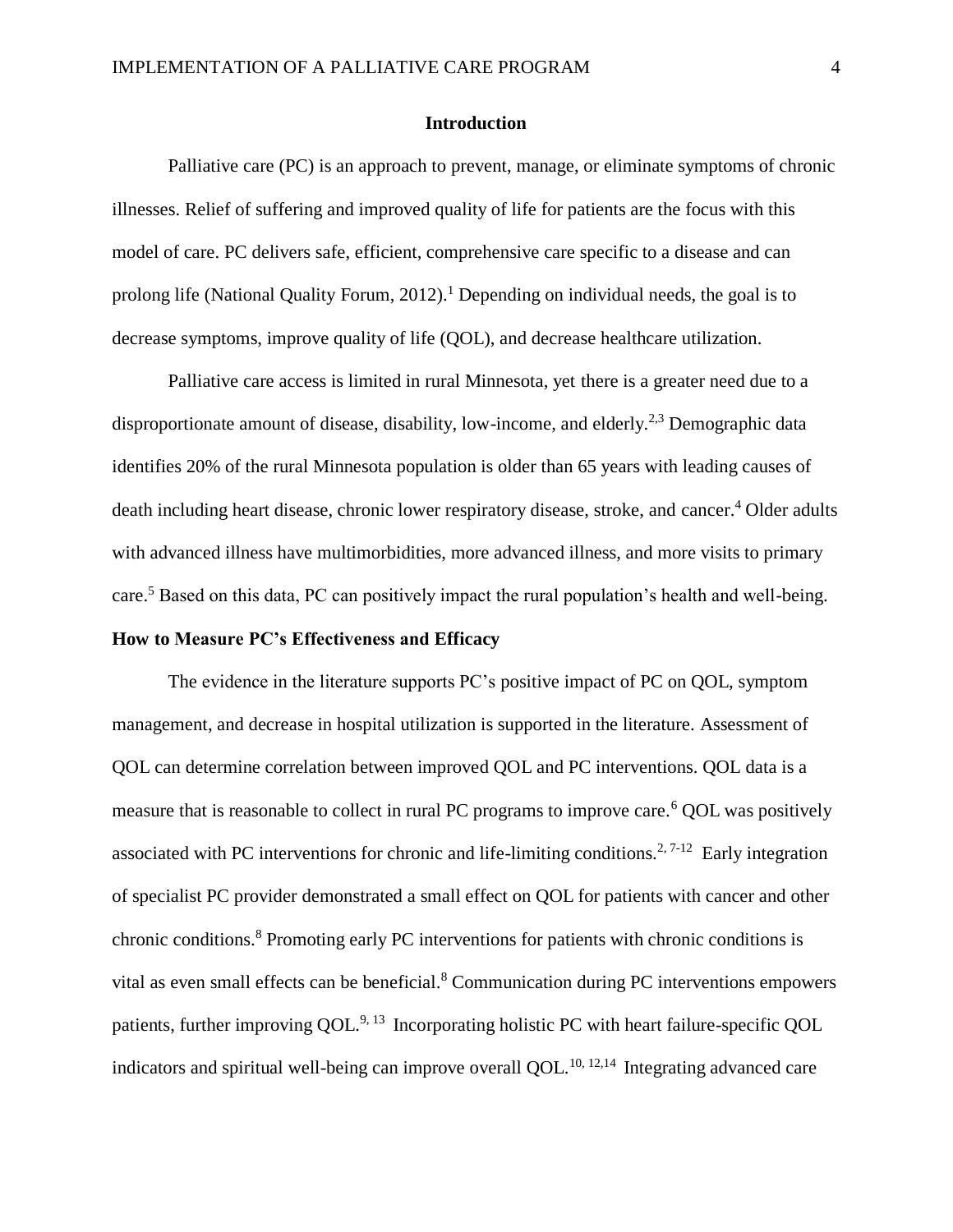planning (ACP) with PC was shown to improve QOL at end of life.<sup>15</sup> Synthesis of literature supports PC interventions positively impact QOL. Further implications suggest improvement in symptom management, can improve QOL.

Management of symptoms is a quality measure identified by the National Quality Forum  $(NQF)^1$  to collect and trend. Chronic obstructive pulmonary disease (COPD) and heart failure are the most common advanced illnesses resulting in more healthcare visits.<sup>5</sup> Positive correlations were noted for PC interventions and improvement in symptom management in those with these symptoms.<sup>7, 11, 12, 17-19</sup> Improved symptom management, including depression, occurs with integration of PC for persons with heart failure  $(p = 0.009)$ .<sup>14,16</sup> Early initiation of PC on diagnosis of a chronic illness is vital to management of symptoms.<sup>8, 16</sup>

Patients with life-limiting conditions experience different disease trajectories causing difficulty with symptom management and may increase hospital utilization. Evidence supports a positive correlation on decreased hospital utilization with PC interventions.11, 16, 20-24 Decreased hospital utilization was demonstrated with frequent symptom assessment and when preference of site of death was assessed on admission to PC. <sup>20</sup> The number of primary care visits increase with presence of advanced illness and symptoms.<sup>5</sup> In one rural hospital PC program, a 25% reduction in charges was noted.<sup>22</sup> Integration of PC validated decreases in percentages of hospitalizations, length of stay days, and intensive care unit days.<sup>21, 22</sup> Advanced illness creates higher symptom distress leading to decreased QOL and higher hospital utilization. Evidence supports improvement of QOL and decreased symptoms with PC.

#### **Methods**

This evidence-based project (EBP) was conducted in a primary care clinic which is part of a small system in rural Minnesota, US. The organization also includes a 125-bed hospital,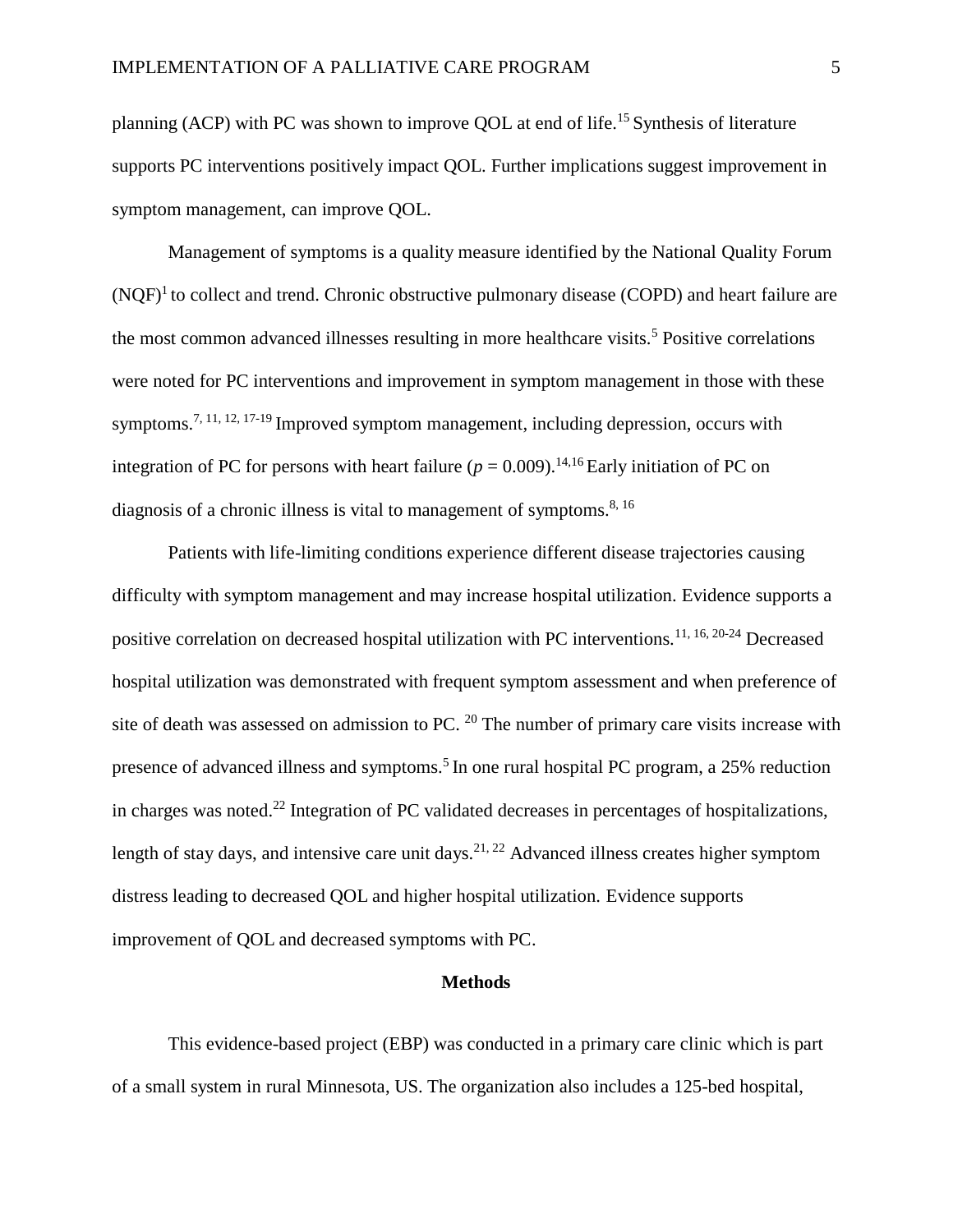primary care clinic, and orthopedic clinic. Project team members include the chief medical officer (CMO), three providers, one nurse practitioner, two nurse managers, and a doctoral nursing practice student as the project lead. Eligibility for patient participation in the EBP included: 1) the presence of any illness, regardless of placement on the disease trajectory; 2) chronic, life limiting, or curable diseases; 3) provider prognosis of death possible within one to two years; and 4) frail elderly dependent on others for daily cares, nutrition, and mobility.

Participants who met PC criteria were identified by providers of residents in three LTC and three assisted living facilities. Exclusion criteria included symptoms or conditions that impair decision making. Thirty-eight residents met criteria for PC eligibility during the initial phase of the EBP. At the time of selection, six residents were deceased, two were receiving hospice care, and four had dementia. Twenty-six residents met eligibility criteria for the PC project. Due to the onset of the SARS-CoV-2 (Covid-19) pandemic, interviews could not be scheduled for 11 eligible individuals resulting in a final sample size of 15. Participants ranged from 65 to 104 years of age. Participants included twelve females and three males with the number of participant illnesses ranging from one to 11. The EBP and data collection methods were reviewed and approved by the Winona State University Institutional Review Board. Informed consent was obtained by the project lead. Microsoft Excel was used to calculate MQOL-R survey results and clinical assessment data, and record hospital utilization measures and demographic data.

A PC toolkit was developed by the project lead to align with National Consensus Project Clinical Practice Guidelines (NCP CPG),  $^{25}$  and NQF<sup>1</sup> quality measures to ensure sustainability of the program. PC criteria and a referral protocol was established based on Stratis Health<sup>26</sup> guidelines. Education sessions were provided to nursing staff and providers on PC, program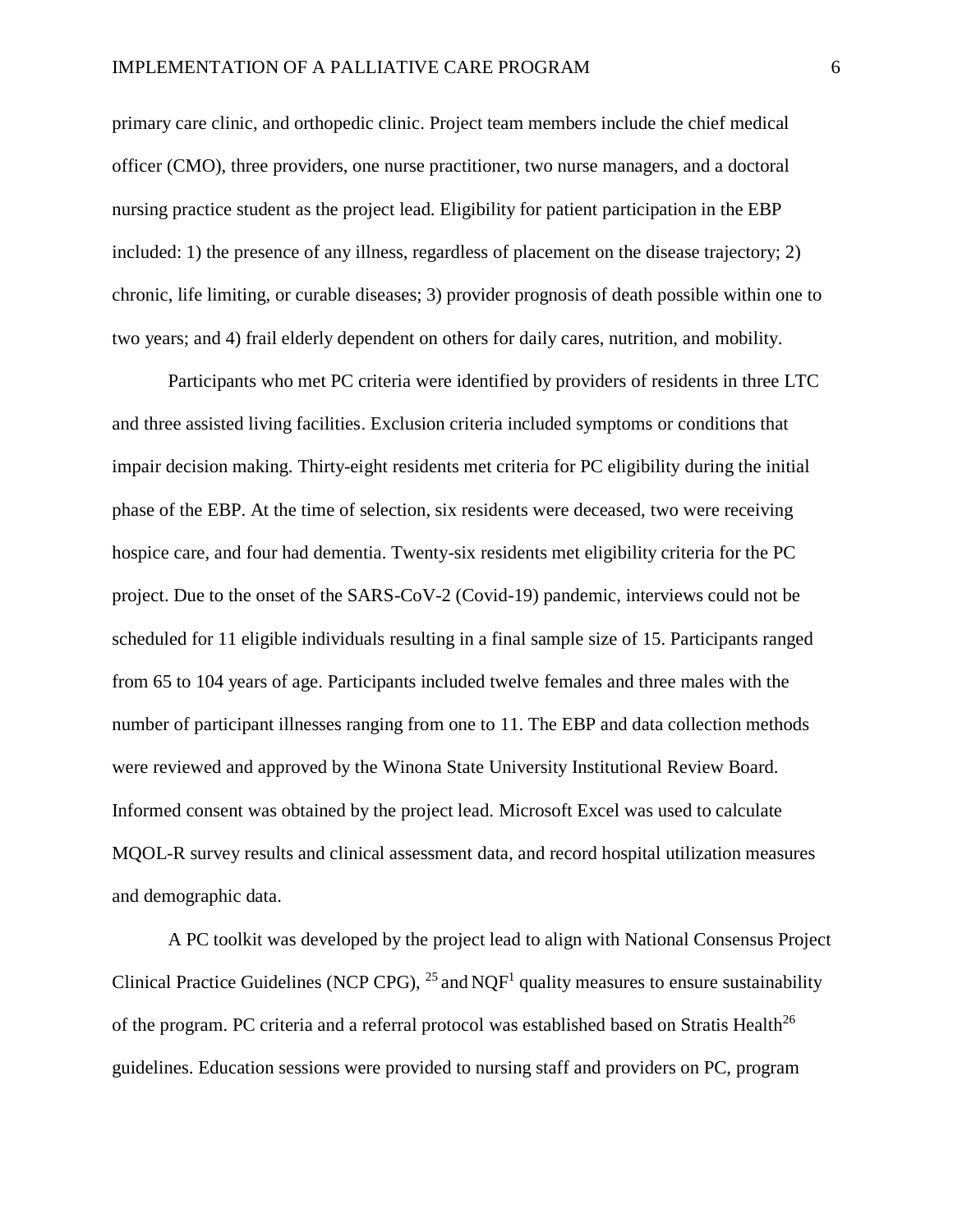referral and admission, PC versus hospice, and data collection of the EBP. Policy development was included in the toolkit to align with the NCP CPG,<sup>25</sup> NQF,<sup>1</sup> based on recommendations from the Center to Advance Palliative Care (CAPC). <sup>27</sup> (See Appendix 1: *PC Policy Alignment*). Consultation with a nurse informaticist provided electronic health record (EHR) flow sheets for provider documentation. Continuing education requirements for interdisciplinary PC team members were identified and included in the toolkit.

Measurements of QOL, clinical assessment of symptoms, and hospital utilization to support a new rural community-based PC program were completed. To assess participant's perception on OOL, the McGill Quality of Life-Revised (MOOL-R)<sup>28</sup> survey was used with author's permission. The survey was administered during face-to-face interviews within 60 days following admission to the program. As a result of Covid-19, MQOL-R post-surveys could not be obtained following three months of PC to make comparisons between pre- and post-PC perceptions of QOL.

Chart review and data abstraction for pain and dyspnea was obtained to analyze timely assessment and implementation of symptom management as specified by the NQF<sup>1</sup> quality measures for PC. The NCP CPG<sup>25</sup> identifies this data as essential components of PC. Pre- and post-PC hospital utilization data for PC patients was obtained from the organization's quality department and include hospital readmissions rates, emergency department (ED) visits, and inpatient stays for the quarters preceding and following implementation of PC. See Table 1*.* Table 1: *PC EBP Quality Measures*

| Symptom | <b>PC Quality Measurement</b>                                 |
|---------|---------------------------------------------------------------|
| Pain    | 1. Percentage of PC patients screened for pain during initial |
|         | PC encounter.                                                 |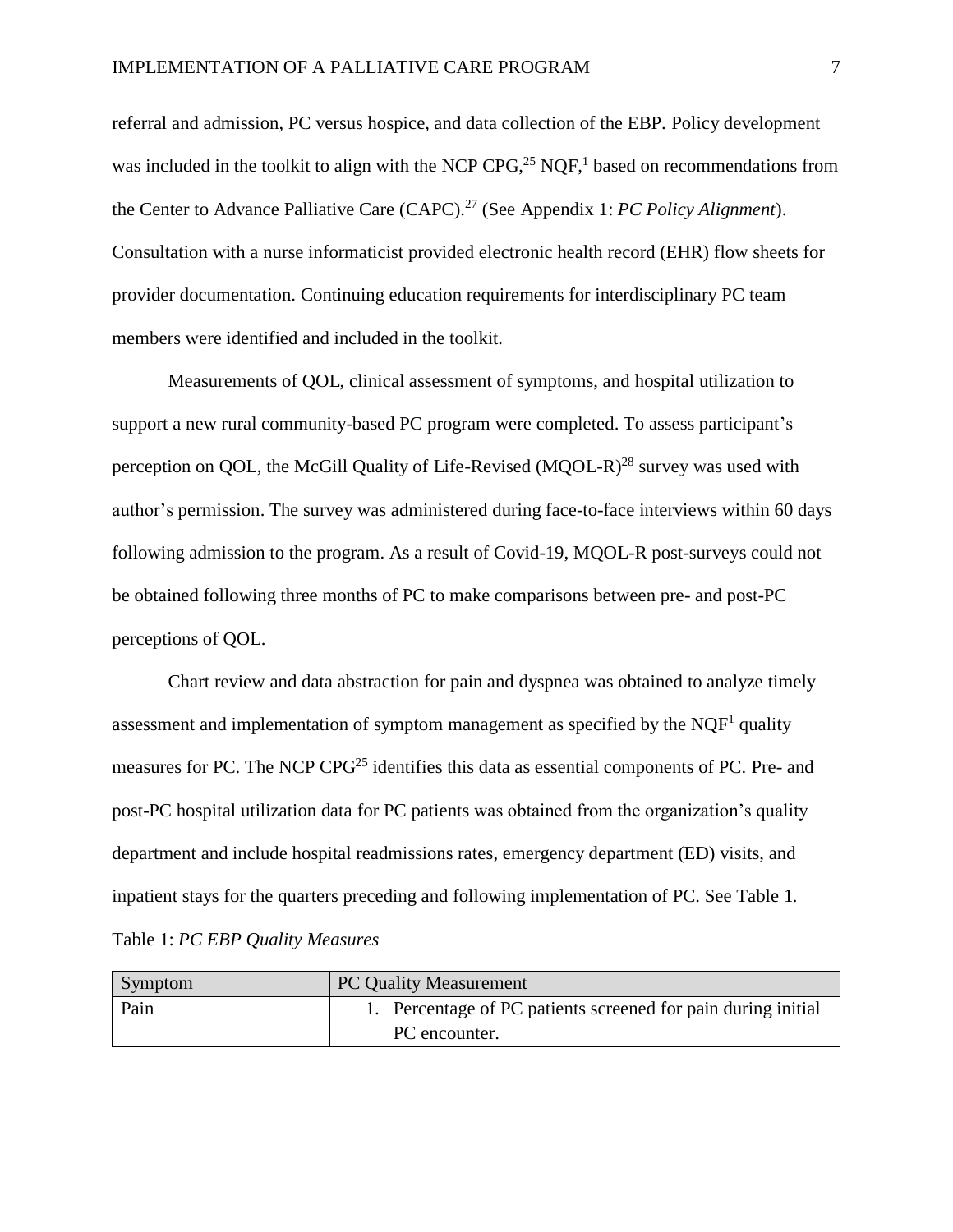|                             | 2. Percentage of PC patients who screened positive for pain    |
|-----------------------------|----------------------------------------------------------------|
|                             | and received a clinical pain assessment within 24 hours of     |
|                             | screening.                                                     |
| Dyspnea                     | Percentage of PC patients screened for dyspnea during<br>1.    |
|                             | initial PC encounter.                                          |
|                             | 2. Percentage of PC patients who screened positive for         |
|                             | dyspnea and received clinical treatment within 24 hours of     |
|                             | screening                                                      |
|                             | <b>Hospital Utilization Measurement</b>                        |
| <b>Hospital Readmission</b> | Readmission rates prior to implementation of the PC<br>1.      |
|                             | program.                                                       |
|                             | 2. Readmission rates three months after implementation of      |
|                             | the PC program.                                                |
| <b>Emergency Department</b> | 3. ED visits prior to implementation of the PC program         |
|                             | ED visits three months after implementation of the PC<br>4.    |
|                             | program.                                                       |
| <b>Inpatient Stays</b>      | Number of inpatient stays prior to implementation of the<br>5. |
|                             | PC program.                                                    |
|                             | 6. Number of inpatient stays three months after                |
|                             | implementation of the PC program.                              |

# **Results**

QOL perceptions were collected using the MCQOL-R survey<sup>28</sup> within 60 days of admission to the PC program. Data analysis was completed using Jmp Version 15. Statistical analysis of MQOL-R included descriptive statistics, Oneway analysis, and Bivariate Fit. Overall mean score for the EBP participant's QOL is 7.4 with a standard deviation (SD) of 1.31 for 15 participants. Comparison of the project participant's QOL results with the McGill results shows higher mean scores for EBP project participants and a lower SD. The SD from this EBP indicates QOL scores are more consistent among participants than the McGill QOL SD. See Table 2.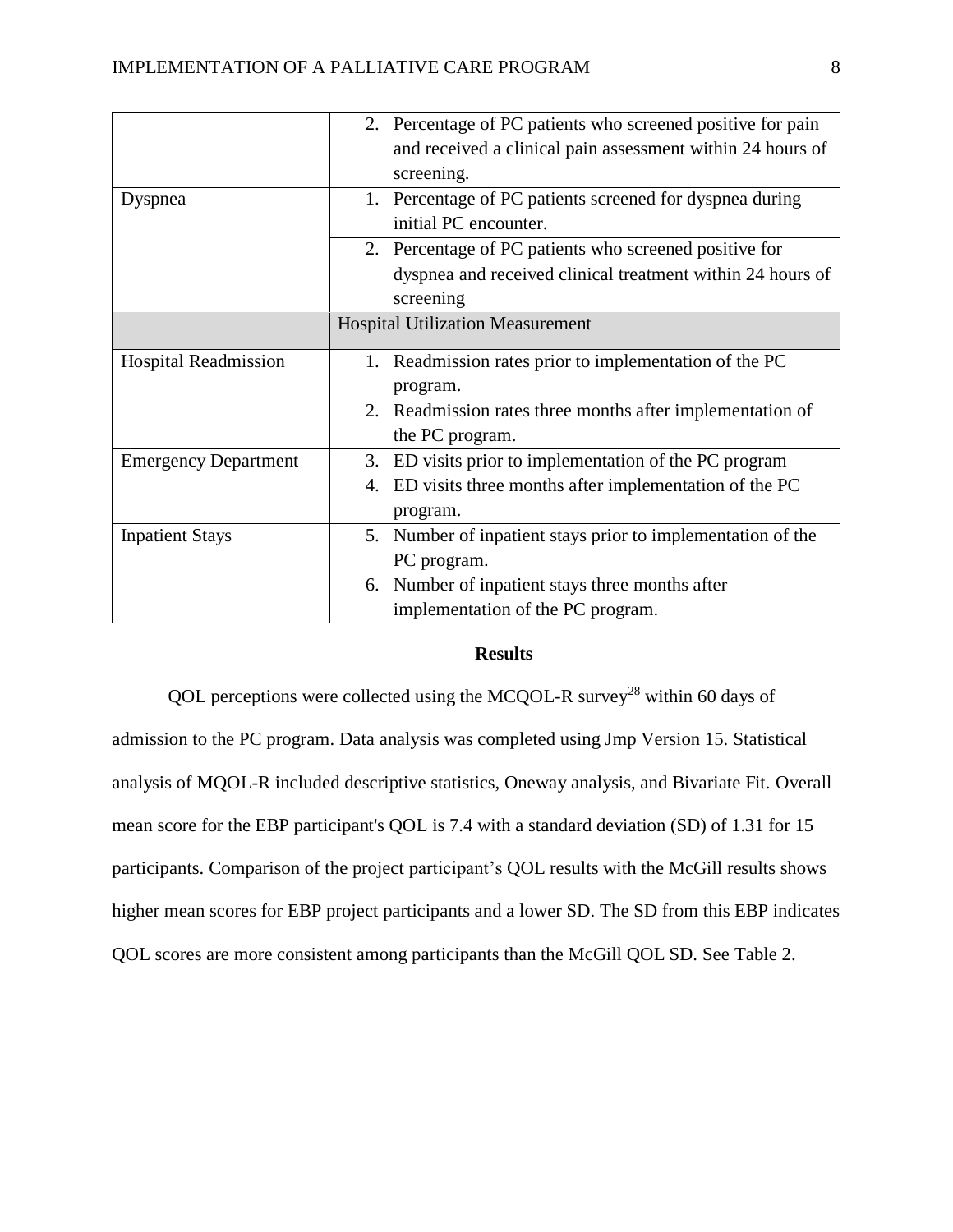#### IMPLEMENTATION OF A PALLIATIVE CARE PROGRAM 9

|         | Rural PC Program |           |    | McGill QOL |      |
|---------|------------------|-----------|----|------------|------|
|         | Data             |           |    |            |      |
|         | Mean             | <b>SD</b> |    | Mean       | SD   |
| Overall | 7.40             | 1.31      | 15 | 6.80       | 1.50 |

Table 2: *Comparison of Rural PC Program and McGill QOL*

Descriptive statistics analysis shows little effect of gender on the overall QOL mean [SD] score (female mean [SD] 7.35, [1.37] and male mean [SD] 7.61 [1.23]. One-way analysis of overall QOL by gender revealed no significant difference in the average overall scores for males and females (t = 0.32, DF 3.6,  $p = 0.765$ ).

Bivariate Fit provided further analysis of overall QOL effect on number of illnesses and age. Trend lines for the number of illnesses and age demonstrated a negative slope implying that as each variable increase, the overall QOL score decreases; however, evaluation of the p-value shows no linear relationship between the overall QOL score for number of illnesses ( $p = 0.186$ ) and age  $(p = 0.379)$ . Comparison of the p values between these variables indicates the number of illness is more closely related to QOL.

The MQOL-R measures QOL based on four subscales of physical, psychological, existential, and social aspects. The rural PC project overall subscale scores were compared with the McGill QOL. The social subscale had the highest QOL scores with rural PC project participants having a slightly lower mean [SD] 8.27 [1.91] compared to MQOL-R mean [SD] 8.43[1.88]. The mean for the rural PC project may indicate participants are more similar. The psychological subscale resulted in the second highest mean [SD] 7.95 [2.14] which differs from the McGill subscale mean [SD] 6.55 [2.45]. Reviewing the existential subscale mean [SD] 6.92 [1.76] shows a lower score from the McGill mean [SD] 7.11 [1.84]. Analysis of the psychological and existential subscore suggest participants had higher psychological well-being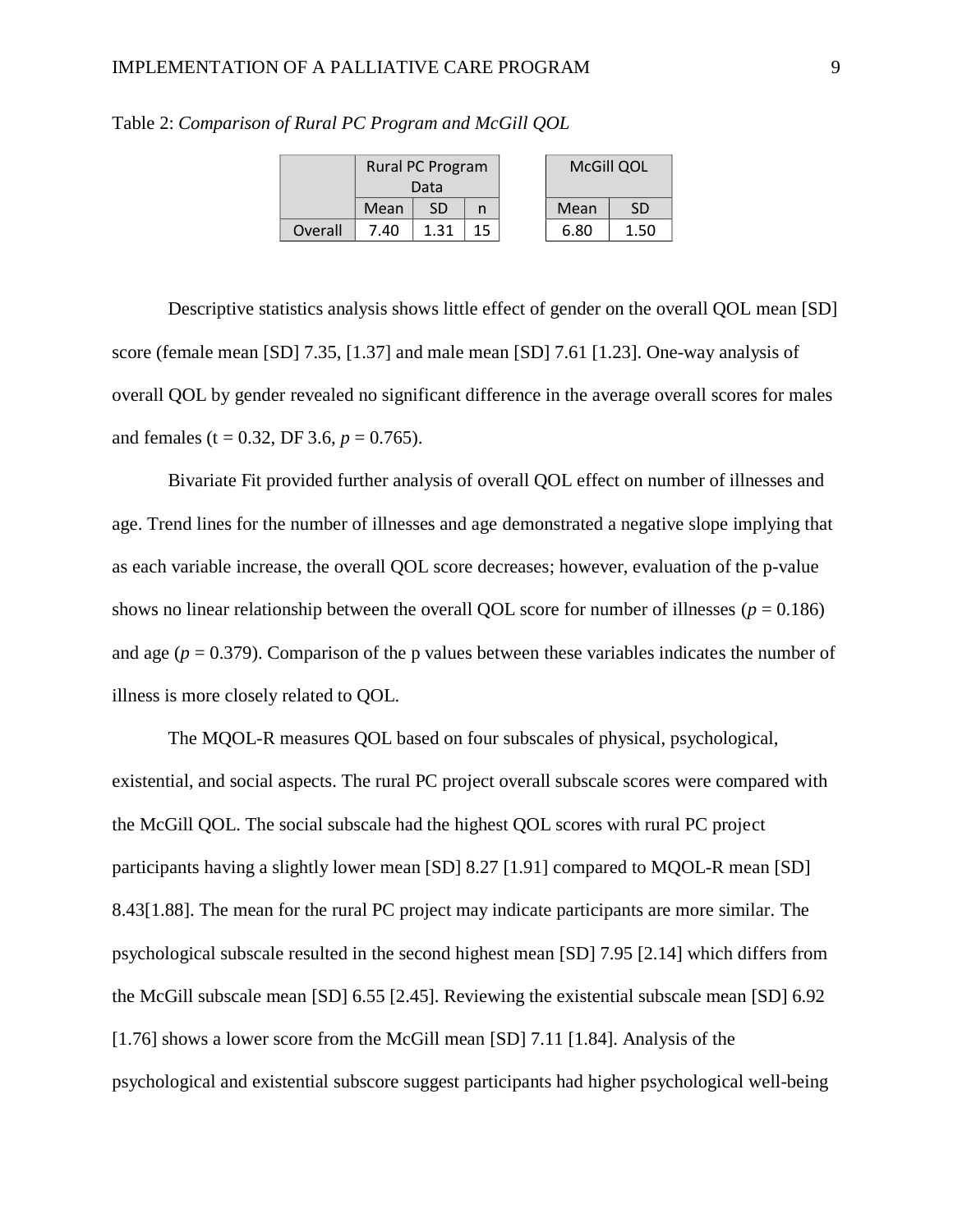but perceive their life has less meaning. Basic summary statistics of the MQOL-R subscales was completed to compare differences between the rural PC project and McGill. See Table 3.

|               | Your Data |      |    | McGill QOL |           |
|---------------|-----------|------|----|------------|-----------|
|               | Mean      | SD   | n  | Mean       | <b>SD</b> |
| Physical      | 6.47      | 2.13 | 15 | 5.12       | 2.25      |
| Psychological | 7.95      | 2.14 | 15 | 6.55       | 2.45      |
| Existential   | 6.92      | 1.76 | 15 | 7.11       | 1.84      |
| Social        |           | Q    | 15 | 8.43       | .88       |

Table 3: *Rural Project and McGill QOL Subscale Comparison*

Analysis of the MQOL-R subscales was completed to determine effect of number of illnesses and age on individual subscales for QOL using bivariate analysis. Results demonstrated the number of illnesses on the physical subscore for QOL were marginally significant ( $p =$ 0.073). Trend lines demonstrate negative slope for both number of illnesses and age on physical subscale for QOL with the number of illnesses having a greater slope. This suggests as number of illnesses increase, QOL scores decrease. No statistical significance was noted for effect of age on physical subscore for QOL ( $p = 0.123$ ). Comparison of number of illnesses and age on the psychological ( $p = 0.2864$ ;  $p = 0.406$ ), existential ( $p = 0.932$ ;  $p=0.926$ ), and social ( $p = 0.596$ ;  $p = 0.932$ ;  $p=0.932$ ;  $p=0.926$ ), and social ( $p = 0.596$ ;  $p = 0.932$ ;  $p=0.932$ ;  $p=0.932$ ;  $p=0.932$ ;  $p=0.932$ ;  $p=0$  $= 0.101$ ) subscales for QOL demonstrated no statistical significance.

Data collection on pain and dyspnea was collected with a chart review of the participant's EHR following specifications from the  $NQF<sup>1</sup>$  quality metric measures for PC. Data collection for the two pain measures included the number of patients who were screened for pain during the initial PC consult and for those who screened positive, a clinical assessment of pain was completed within 24 hours. The percentage of patients screened for pain was 63%. Of the patients screened for pain on initial assessment, 11% were positive for pain and received clinical assessment of pain within 24 hours. Calculations for dyspnea measures included the number of participants who received an initial screening for dyspnea with their initial assessment and for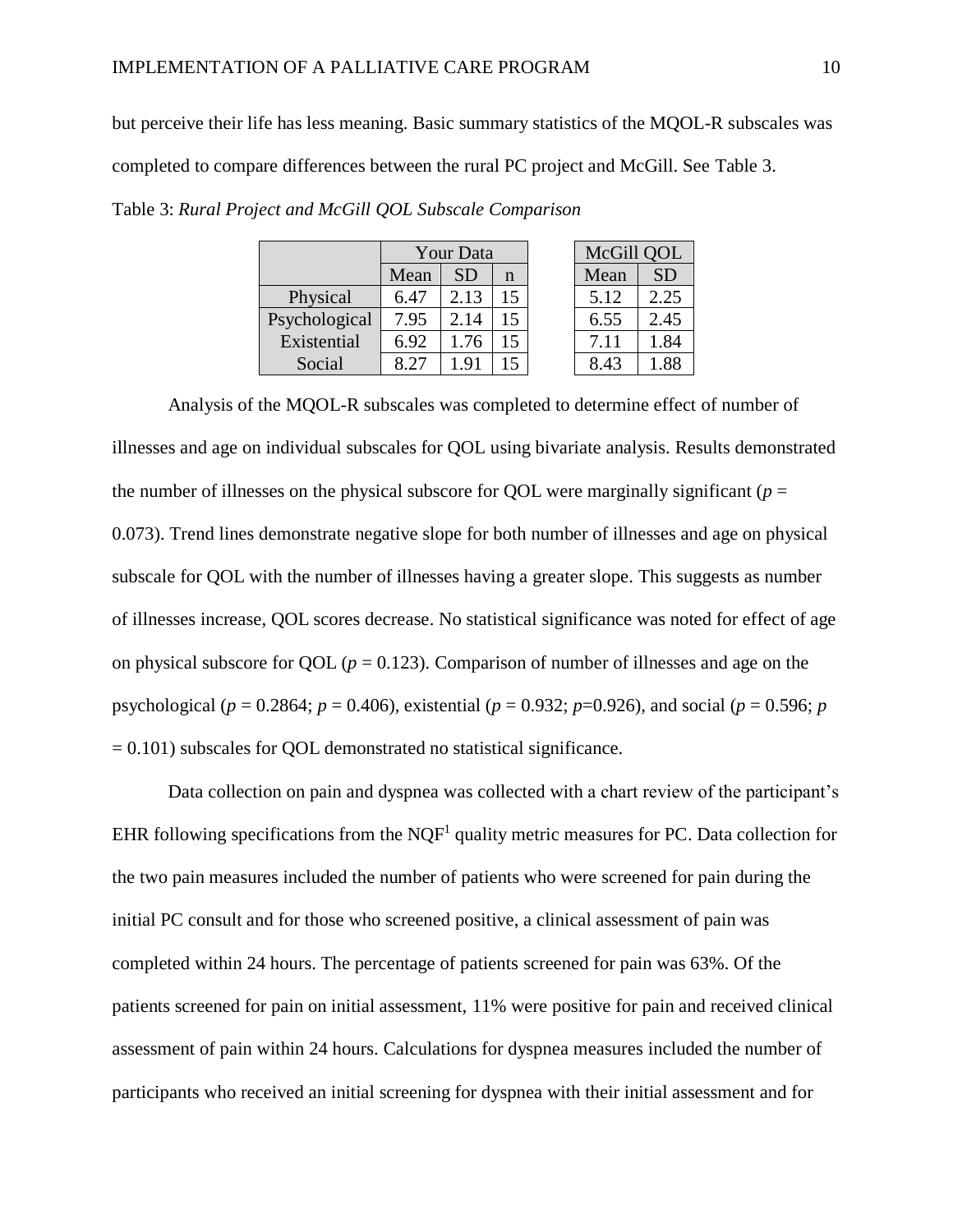those screening positive, the number who received clinical assessment and management within 24 hours. Results demonstrate 100% of participants (n=15) were screened for dyspnea on initial PC encounter. Of the participants screened for dyspnea on initial encounter, 47% screened positive. For participants screened positive for dyspnea, 100% received a clinical assessment and management implemented within 24 hours.

C ED visits decreased 35% for patients receiving PC during this time frame. Readmission rates decreased from five to four patients in the pre- to post-PC timeframe. Due to small numbers in this measurement, a 20% reduction is noted from pre- to post-PC implementation and data collection. Inpatient stays for PC patients decreased significantly by 78%. See Table 4 and Figure 1 for hospital utilization rates.

 $N - 335$ 

| $\cdots$         |  |                                          |  |  |                                      |
|------------------|--|------------------------------------------|--|--|--------------------------------------|
| 3 Months Pre-PC  |  | 3 Months Post-PC                         |  |  |                                      |
| <b>ED</b> Visits |  | Readmission   Inpatient Stay   ED Visits |  |  | <b>Readmission</b>   Inpatient Stays |
| -63              |  | 36                                       |  |  |                                      |





### **Discussion**

This EBP accomplished the objective to implement a community-based PC program in a

rural Minnesota community and evaluate quality metrics to further support program

sustainability. The EBP was multifaceted with the primary focus being implementation of the PC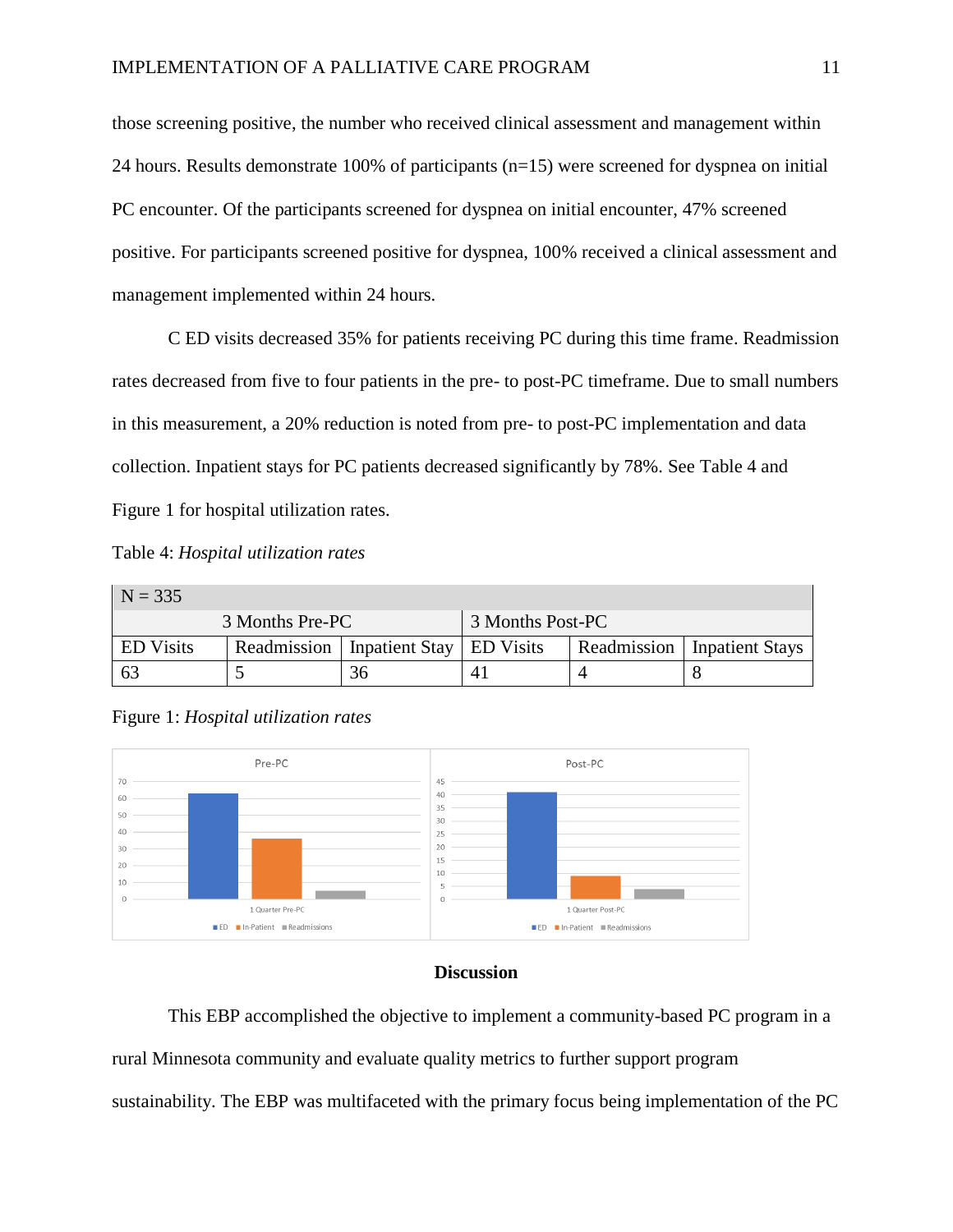program. An additional facet was data collection of quality metrics. Evidence was presented to nursing personnel and providers during education sessions. Ongoing education will be necessary as changes in nursing personnel and providers occur. The program processes of care are supported with the creation of a tool kit that includes PC criteria, referral protocol, required education for those providing PC, policy development with alignment to NCP CPG<sup>25</sup> and NQF<sup>1</sup> Preferred Practices, and sustainability practices that can be revised to fit the organization's need.

Descriptive analysis of project participant's mean [SD] QOL was compared to the MQOL-R mean [SD]. Findings suggest consistency between rural project participant MQOL-R scores. Relationship was shown with overall MQOL-R score and number of illnesses and age, but was not further supported with statistical significance. Further evaluation of the MQOL-R physical subscore with number of illnesses demonstrated marginal significance  $(p=0.073)$ indicating that as number of illnesses increase, QOL decreases. Inference can be made that individuals who have more illnesses have more symptoms that negatively affects QOL. This relationship is supported in the literature.

Analysis of symptom assessment and management through chart reviews validated the feasibility in measuring this quality metric. This measurement identified an area of needed improvement with assessment of pain on initial visits. Using EHR flow sheets specific for PC can ensure needed data is documented. Ongoing communication and education to nursing personnel and providers including areas of excellence and where improvement is indicated.

Hospital utilization measures were collected to trend data as PC can have an economic impact on the organization. ED visit measurements compared pre-PC and post-PC utilization data resulting in a moderate decrease in ED visits for PC patients in the post-PC time interval. For the same time interval, hospital readmissions for PC patients had minimal decline. Inpatient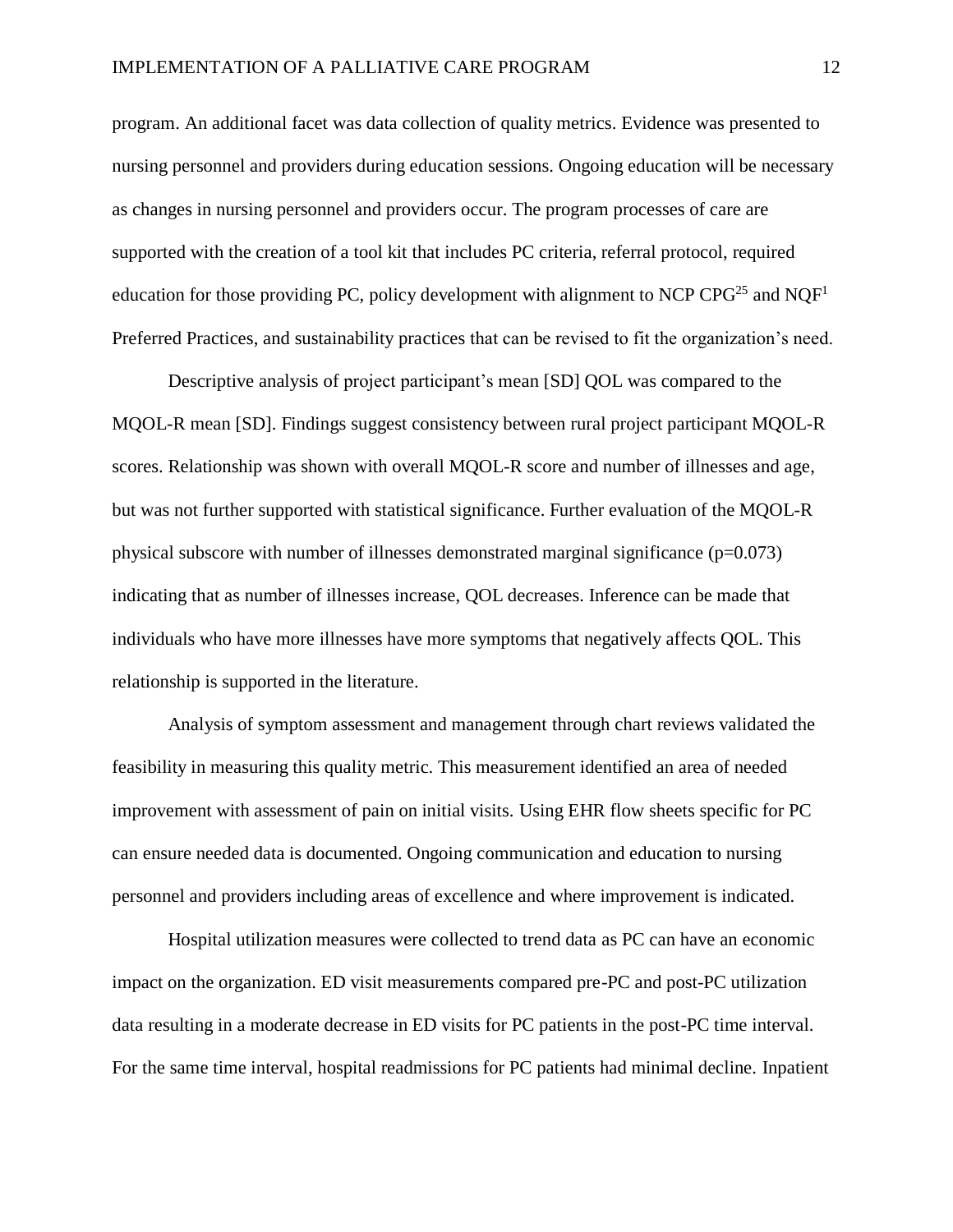stays for PC patients had a significant decrease from pre-PC to post-PC evaluation. Each of these measures reflect positively on the organization and can result in value-based care services. Hospital utilization trends may reflect the PC program; however, it is not possible to link these improvements solely to PC as data collection coincided with the onset of the Covid-19 pandemic. Elective procedures were suspended during this time decreasing inpatient stays. Reductions in ED visits occurred as participant needs were addressed and managed rapidly in the LTC and assisted living facilities to support prevention efforts related to Covid-19 among this population.

A limitation encountered with this EBP included the onset of Covid-19 resulting in a small sample size (n=15). Participants were residents in LTC and assisted living facilities and strict visitor restriction were implemented preventing further interviews, data collection, and chart reviews. Due to the small sample size, limited data from statistical analyses of the MQOL-R resulted. Analysis of hospital utilization rates demonstrates a decrease in the quarter following PC interventions. The positive trend in these measures cannot be attributed exclusively to PC as elective procedures were suspended leading to decreased inpatients stays and ED visits. Hospital readmission rates had a slight decline. Patient needs were addressed and treated promptly in the facilities that may have resulted in decreased readmission rates.

The population in this EBP is older adults in LTC and assisted living facilities primarily with the chronic illnesses of cardiovascular, lower respiratory, and diabetes. This limits generalizability to other populations and conditions. Exclusionary criteria of this project limits generalization to all persons with a chronic illness who may benefit from PC. Similar to the literature, limited knowledge on differences between palliative care and hospice exists. A myth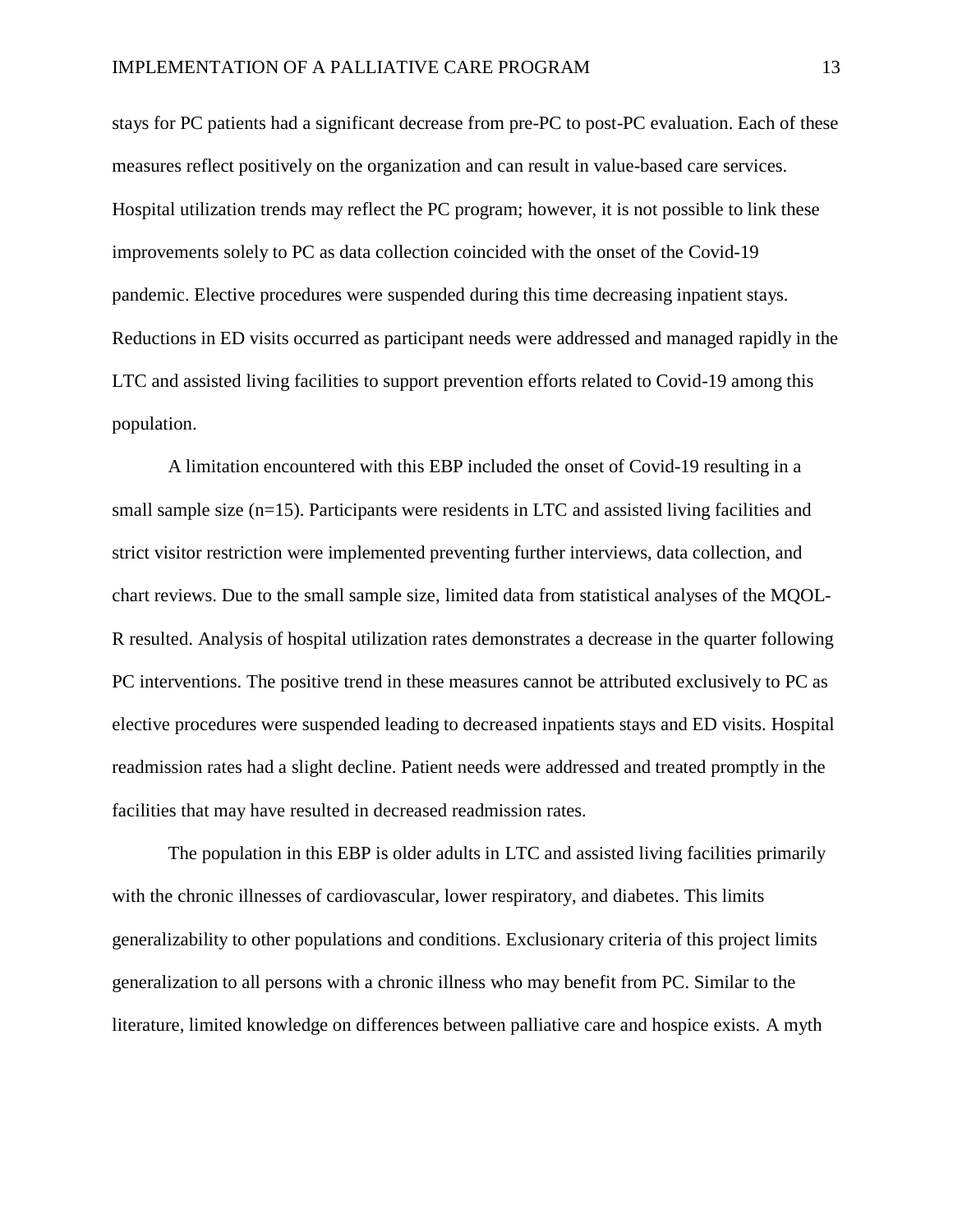surrounding PC is that life expectancy is limited when receiving PC. Accompanying that belief is a focus on curative versus supportive care in healthcare.

This project supports literature defining a relationship between symptoms or number of illnesses and QOL. Future research with an adequate sample size is recommended to validate this relationship. Efforts to improve symptom assessment and management should be explored as management of symptoms has been correlated to improved QOL for individuals. PC practices can be delivered by any health care clinician and in any setting. Integration of PC principles and practices in nursing and healthcare education is recommended to prepare graduates for implementation in their practice. Providing PC on diagnosis of a chronic illness is recommended to deliver optimal care in management of chronic illnesses.

#### **Conclusion**

Integrating PC programs in rural areas will promote access to this care model for individuals with serious and chronic illnesses to improve management of symptoms and QOL. Palliative care offers value-based services that benefit patients and their families, and positively impacts healthcare utilization rates. Quality measurements in PC programs promote sustainability of PC programs and are reasonable to collect in rural PC programs.

#### **Acknowledgments**

In addition to the authors listed on the manuscript, the following project team members played a vital role in the development of this project. These members include Dr. Deborah Dittberner, MD, CMO, and Ashley Nelson, RN MSN.

#### **Funding information**

No funding was received for this EBP and no competing financial interests exist.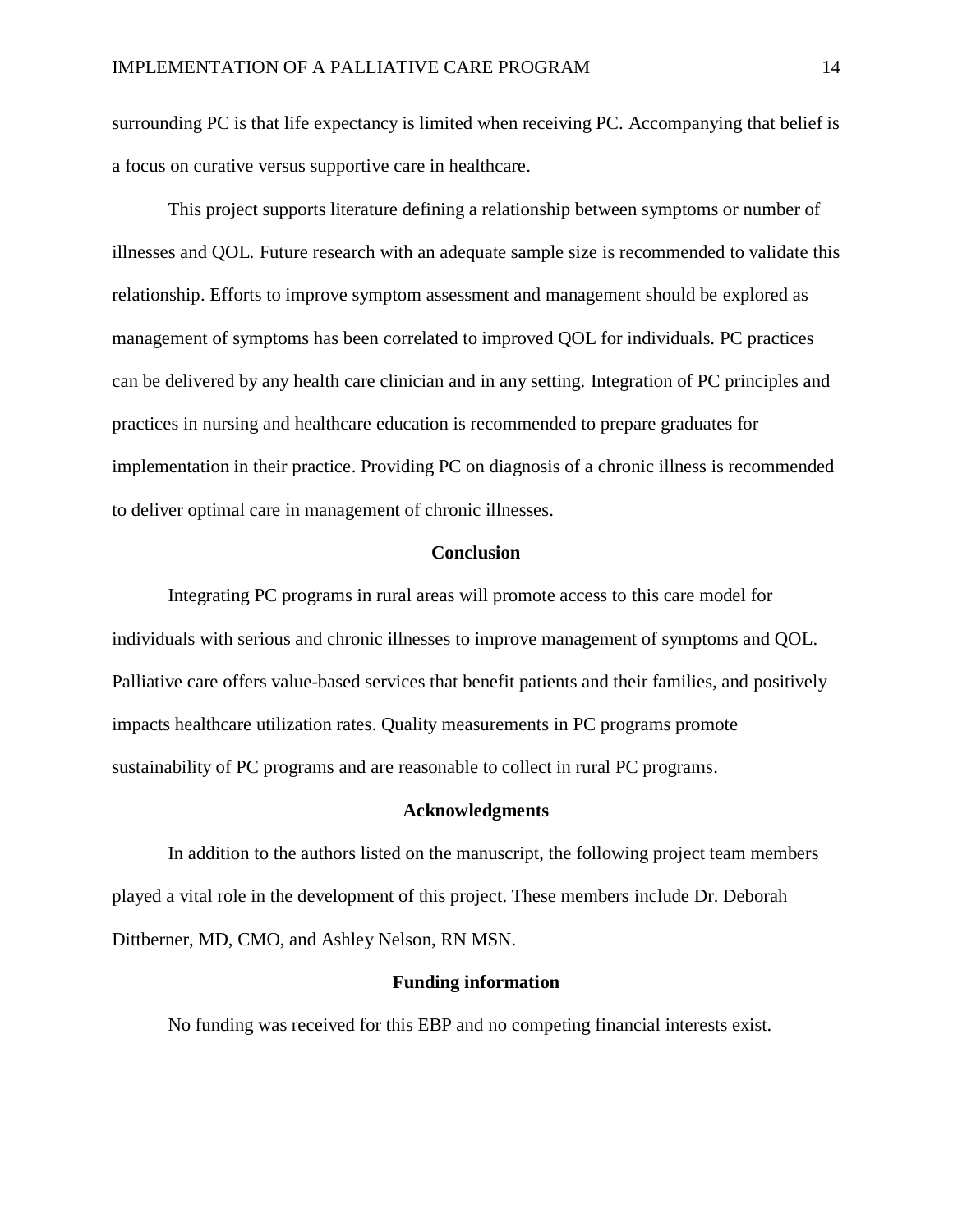#### **References**

- 1. National Quality Forum. (2012). National voluntary consensus standards: Palliative care and end-of-life care: A consensus report. Washington, DC: National Voluntary Consensus Standards.
- 2. Stratis Health. (2020). Rural community-based palliative care. Retrieved from https://stratishealth.org/initiative/rural-community-based-palliative-care/.
- 3. Bakitas, M. A., Elk, R., Astin, M., et al. (2015). Systematic review of palliative care in the rural setting. *Cancer Control*, 22(4), 450-464.
- 4. Minnesota Department of Health. (2017). Snapshot of health in rural Minnesota. Retrieved from

https://www.health.state.mn.us/facilities/ruralhealth/pubs/docs/2017snapshot.pdf.

- 5. Dudley, N., Ritchie, C. S., Wallhagen, M. I., et al. (2018). Characteristics of older adults in primary care who may benefit from primary palliative care in the U.S. *Journal of Pain and Symptom Management,* 55(2), 217-225.
- 6. Ceronsky, L., Grangaard-Johnson, L., & Weng, K. (2015). Quality measures for community-based, rural palliative care programs in Minnesota: A pilot study. *Journal of Palliative Medicine*, 18(7), 618-624.
- 7. Evangelista, L. S., Lombardo, D., Malik, S., et al. (2012). Examining the effects of outpatient palliative care consultation on symptom burden, depression, and quality of life in patients with symptomatic heart failure. *Journal of Cardiac Failure*, 18(1), 894-899. http://dx.doi.org/10.1016/j.cardfail.2012.10.019
- 8. Gaertner, J., Siemens, W., Meerpohl, J. J., et al. (2017). Effect of specialist palliative care services on quality of life in adults with advanced incurable illness in hospital, hospice, or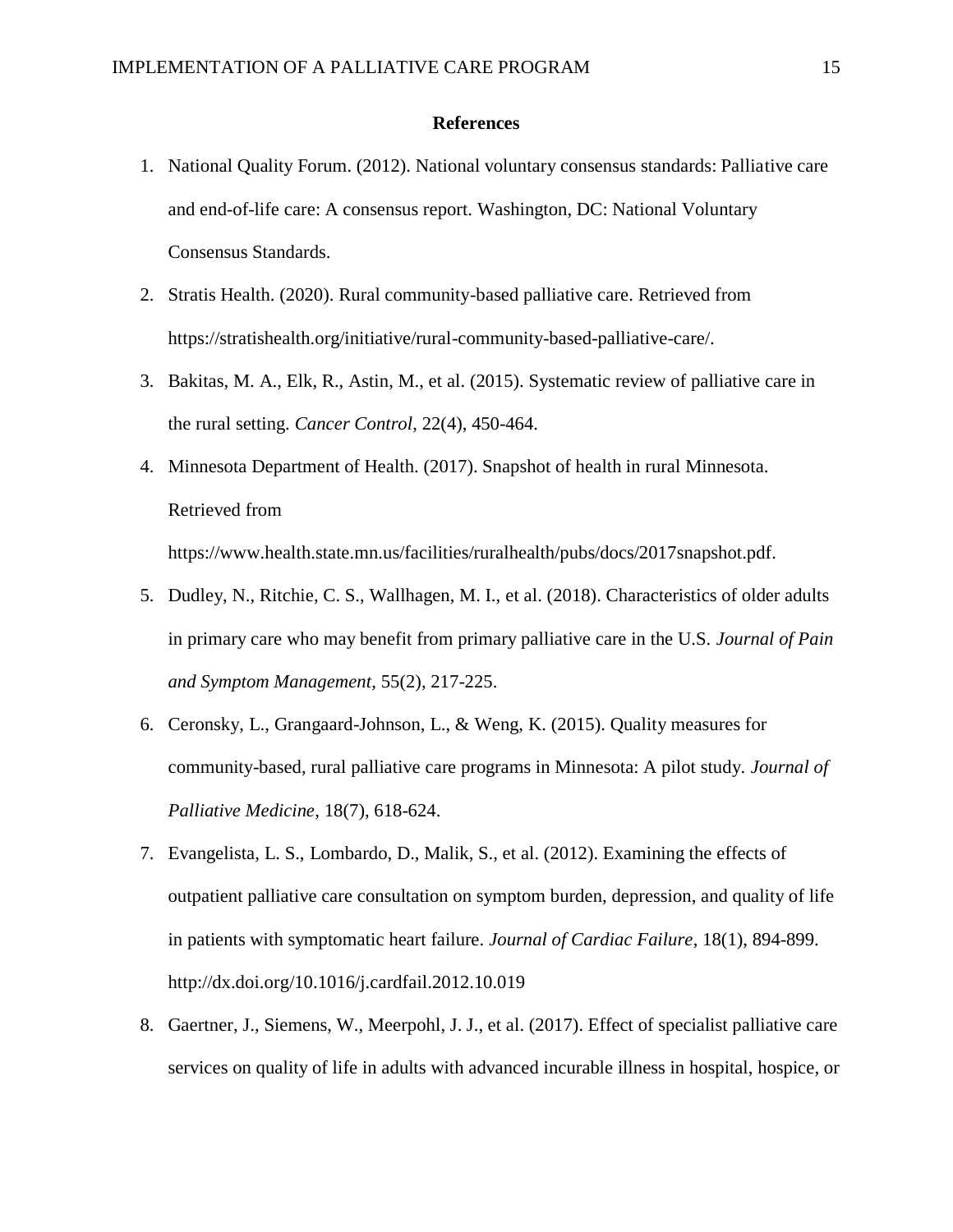community settings: Systematic review and meta-analysis. *British Medical Journal*, 357, 1-14. doi: 10.1136/bmj.j2925

- 9. Bakitas, M., Lyons, K. D., Hegel, et al. (2009). Effects of a palliative care intervention on clinical outcomes in patients with advanced cancer: The project ENABLE II randomized controlled trial. *Journal of American Medical Association, 302*(7), 741-749.
- 10. Brannstrom, M. & Boman, K. (2014). Effects of person-centered and integrated chronic heart failure and palliative home care. PREFER: A randomized controlled study. *European Journal of Heart Failure*, 16, 1142-1151.
- 11. Man, A. Y., & Wong, F. K. Y. (2018). Effects of a home-based palliative heart failure program on quality of life, symptom burden, satisfaction and caregiver burden: A randomized controlled trial. *Journal of Pain and Symptom Management*, 55(1), 1-11. http://dx.doi.org/10.1016/j.jpainsymman.2017.07.047
- 12. Rogers, J. G., Patel, C. B., Mentz, R. J., et al. (2017). Palliative care in heart failure: The PAL-HF randomized, controlled clinical trial. *Journal of the American College of Cardiology*, 70(3), 331-341. http://dx.doi.org/10.1016/j.jacc.2017.05.030
- 13. Evangelista, L. S., Liao, S., Motie, M., et al. (2014). On-going palliative care enhances perceived control and patient activation and reduces symptom distress in patients with symptomatic heart failure: A pilot study. *The European Society of Cardiology*, 13(2), 116-123. doi:10.1177/1474515114520766
- 14. Zhou, K. & Mao, Y. (2017). Palliative care in heart failure: A meta-analysis of randomized controlled trials. https://doi.org/10.1007/s00059-017-4677-8.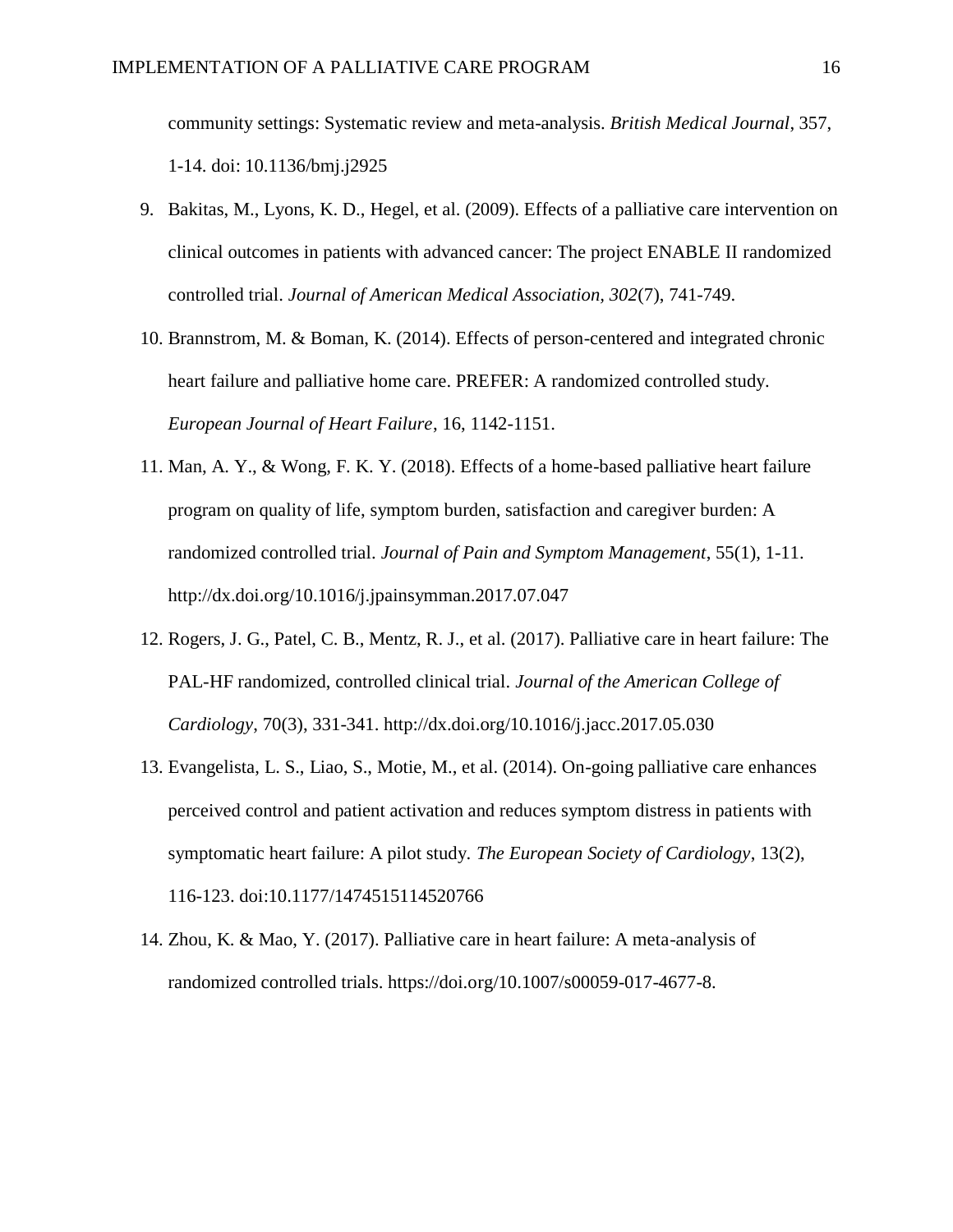- 15. Duenk, R. G., Verhagen, C., Bronkorst, E. M., et al. (2017). Proactive palliative care for patients with COPD (PROLONG): A pragmatic cluster controlled trial. *International Journal of COPD*, 12, 2795-2806.http://dx.doi.org/10.2147/COPD.S141974
- 16. Xu, Z., Chen, L., Jin, S., et al. (2018). Effect of palliative care for patients with heart failure: A systematic review and meta-analysis. *International Heart Journal Association*, 503-509. doi: 10.1536/ihj.17-289
- 17. Bakitas, M., Dionne-Odom, J. N., Pamboukian, S. V. et al. (2017). Engaging patients and families to create a feasible clinical trial integrating palliative and heart failure care: Results of the ENABLE CHR-PC pilot clinical trial. *BMC Palliative Care*, 16(45), 1- 13.DOI 10.1186/s12904-017-0226-8
- 18. Evangelista, L. S., Liao, S., Motie, M., et al. (2014). On-going palliative care enhances perceived control and patient activation and reduces symptom distress in patients with symptomatic heart failure: A pilot study. *The European Society of Cardiology*, 13(2), 116-123. doi:10.1177/1474515114520766
- 19. Janssens, J. P., Weber, C., Herrmann, F. R., et al. (2018). Can early introduction of palliative care limit intensive care, emergency and hospital admissions in patients with severe chronic obstructive pulmonary disease? A pilot randomized study. *Respiration*, 3- 14. DOI:10.1159/000495312
- 20. Aldridge, M. D., Epstein, A. J., Brody, A. A., et al. (2016). The impact of reported hospice preferred practices on hospital utilization at the end of life. *Med Care, 54*(7), 657-663. doi:10.1097/MLR.0000000000000534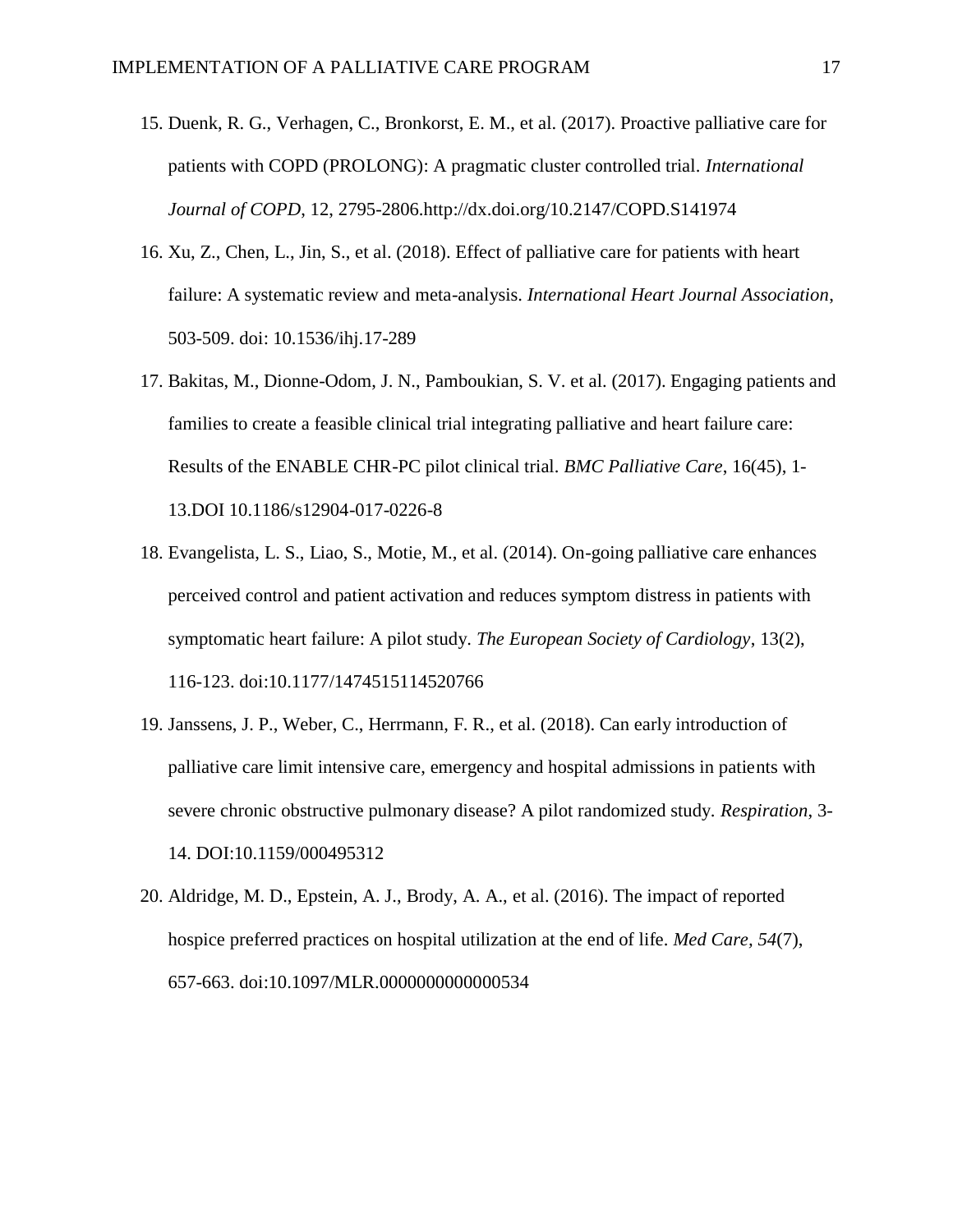- 21. Cassel, J., B., Kerr, K. M., McClish, K. D., et al. (2016). Effect of a home-based palliative care program on healthcare use and costs. *Journal of the American Geriatrics Society*, 64, 2288-22956.
- 22. Cassel, B., Webb-Wright, J., Holmes, J., et al. (2010). Clinical and financial impact of a palliative care program at a small rural hospital. *Journal of Palliative Medicine* 13(11), 1339-1343. DOI: 10.1089/jpm.2010.0155
- 23. May, P., Garrido, M. M., Del Fabbro, E., et al. (2019). Evaluating hospital readmissions for persons with serious and complex illness: A competing risks approach. *Medical Care Research and Review*, 00(0), 1-18. DOI: 10.1177/1077558718823919\
- 24. van de Mortel, T. F., Marr, K., Burmeister, E., et al. (2017). Reducing avoidable admissions in rural community palliative care: A pilot study of care coordination by general practice registrars. *Australian Journal of Rural Health, 25*, 141-147. doi: 10.1111/ajr.12309
- 25. National Consensus Project for Quality Palliative Care. (2018). Clinical practice guidelines for quality palliative care. 4th ed. Pittsburgh, PA: National Consensus Project for Quality Palliative Care. Retrieved from https://www.nationalcoalitionhpc.org/wpcontent/uploads/2018/10/NCHPC-NCPGuidelines\_4thED\_web\_FINAL.pdf.
- 26. Stratis Health. (2020). Rural community-based palliative care program palliative care referral criteria. Retrieved from https://stratishealth.org/wp-content/uploads/2020/07/pcreferral-criteria.pdf.
- 27. Center to Advance Palliative Care. (n.d.). Policies and tools for hospital palliative care programs: A crosswalk of national quality forum preferred practices. Retrieved from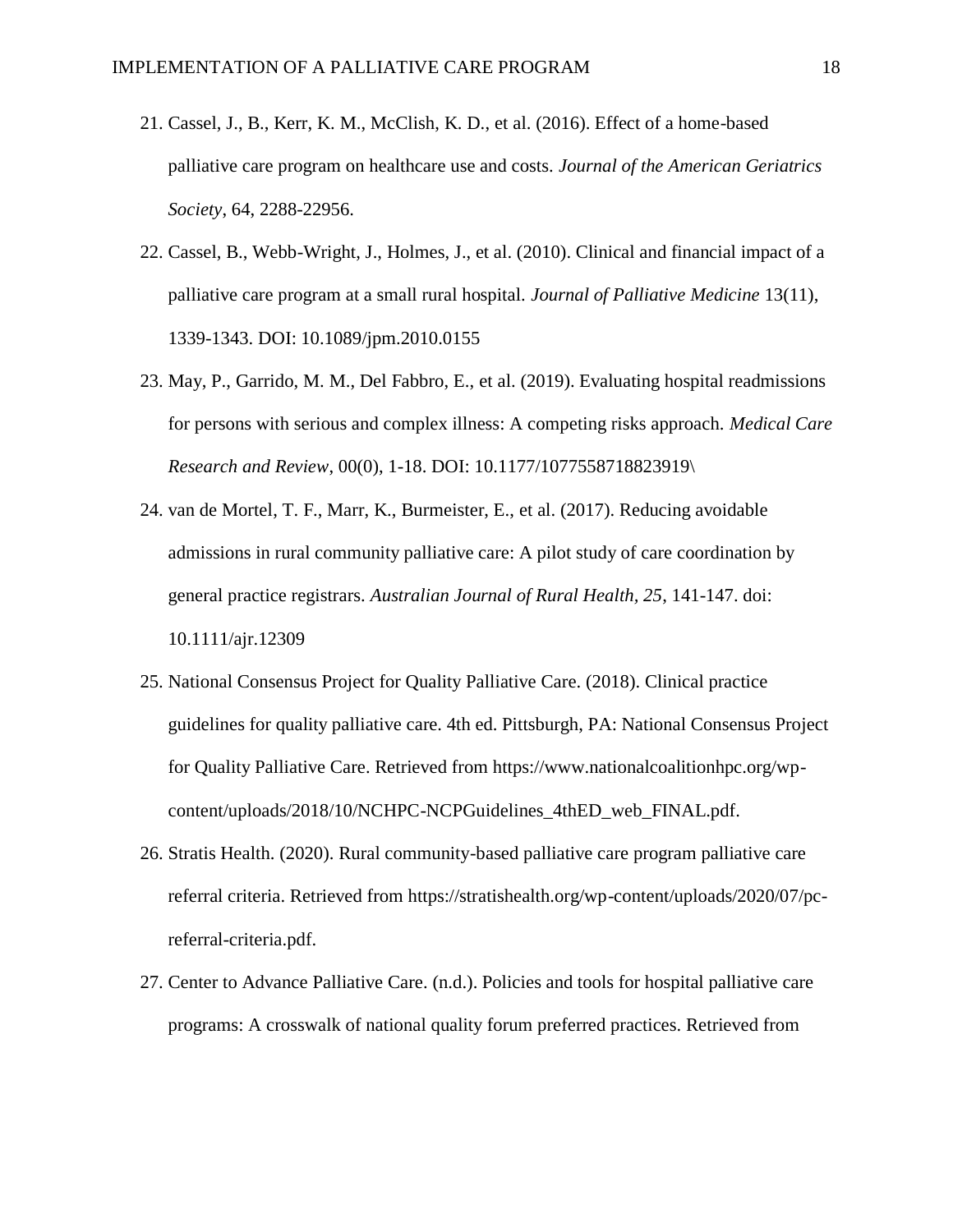https://media.capc.org/filer\_public/88/06/8806cedd-f78a-4d14-a90e-

aca688147a18/nqfcrosswalk.pdf.

28. Cohen, S. R., Sawatzky, R., Russell, L. B., et al. (2017). Measuring the quality of life of people at the end of life: The McGill quality of life questionnaire-revised. *Palliative Medicine*, 31(2), 120-129. DOI:

10.1177/0269216316659603journals.sagepub.com/home/pmj